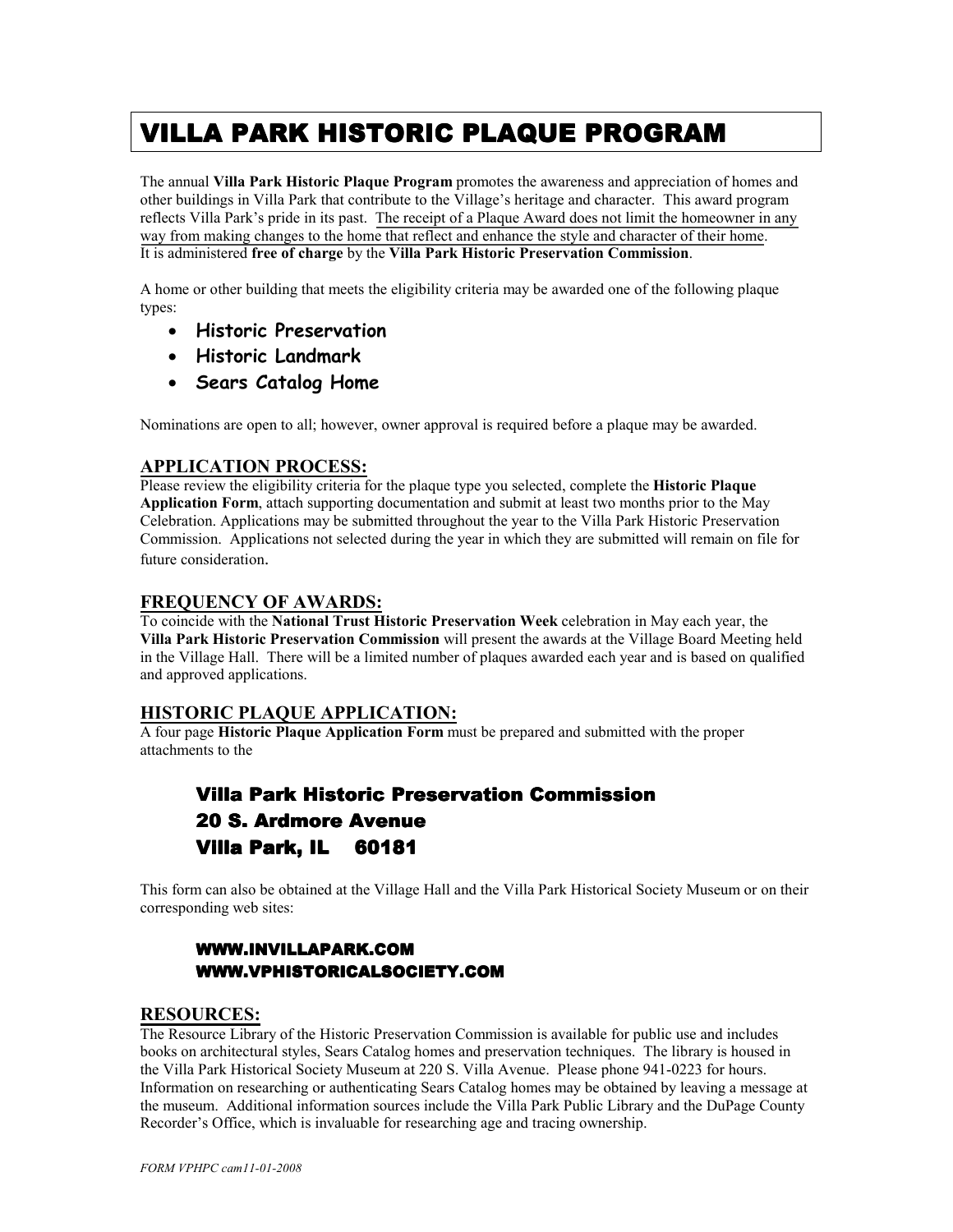## HISTORIC PRESERVATION PLAQUE - Eligibility Criteria

An award of a **Historic Preservation Plaque** recognizes and honors the careful preservation of older homes and other buildings. **Eligibility** for this plaque is based on the following criteria:

### **AGE OF BUILDING** – *65 years or older*  **ARCHITECTURAL CONDITION**

*Building's exterior has been preserved, maintained or rehabilitated (or sensitively enlarged) in accordance with its original architectural style and detailing. Building must be in a good state of condition.*

### **HISTORICAL AND/OR ARCHITECTURAL SIGNIFICANCE**

*Preference will be given to buildings that were either owned by a prominent person or family or are historically significant to the community, as well as those that are good examples of one or more architectural styles.* 

## HISTORIC LANDMARK PLAQUE - Eligibility Criteria

This award recognizes the intrinsic historical value and local importance of many Villa Park homes or buildings. **Eligibility criteria** include:

### **HISTORICAL SIGNIFICANCE**

*Documented evidence that shows the building was owned by a prominent person or family or has historical significance to the community.* 

#### **AGE OF BUILDING**

*Preference will be given to buildings at least 50 years old.* 

## SEARS CATALOG HOME PLAQUE - Eligibility Criteria

Villa Park is fortunate to have a considerable number of Sears Catalog homes, which were built from mail order kits. **Eligibility** for a Sears Catalog Home award is based on the following eligibility criteria:

#### **SEARS CATALOG HOME AUTHENTICATION**

This authentication can be done by two methods:

- *a) Verification of specific Sears interior details by an authority knowledgeable in the identification of Sears Catalog homes, or*
- *b) Acceptable evidence, such as original shipping documents, correspondence, photos, etc. confirming Sears's origin.*

### **IDENTIFICATION OF MODEL/AGE**

*Preference will be given to homes whose model name (or number) has been identified, as well as to homes whose age has been verified*.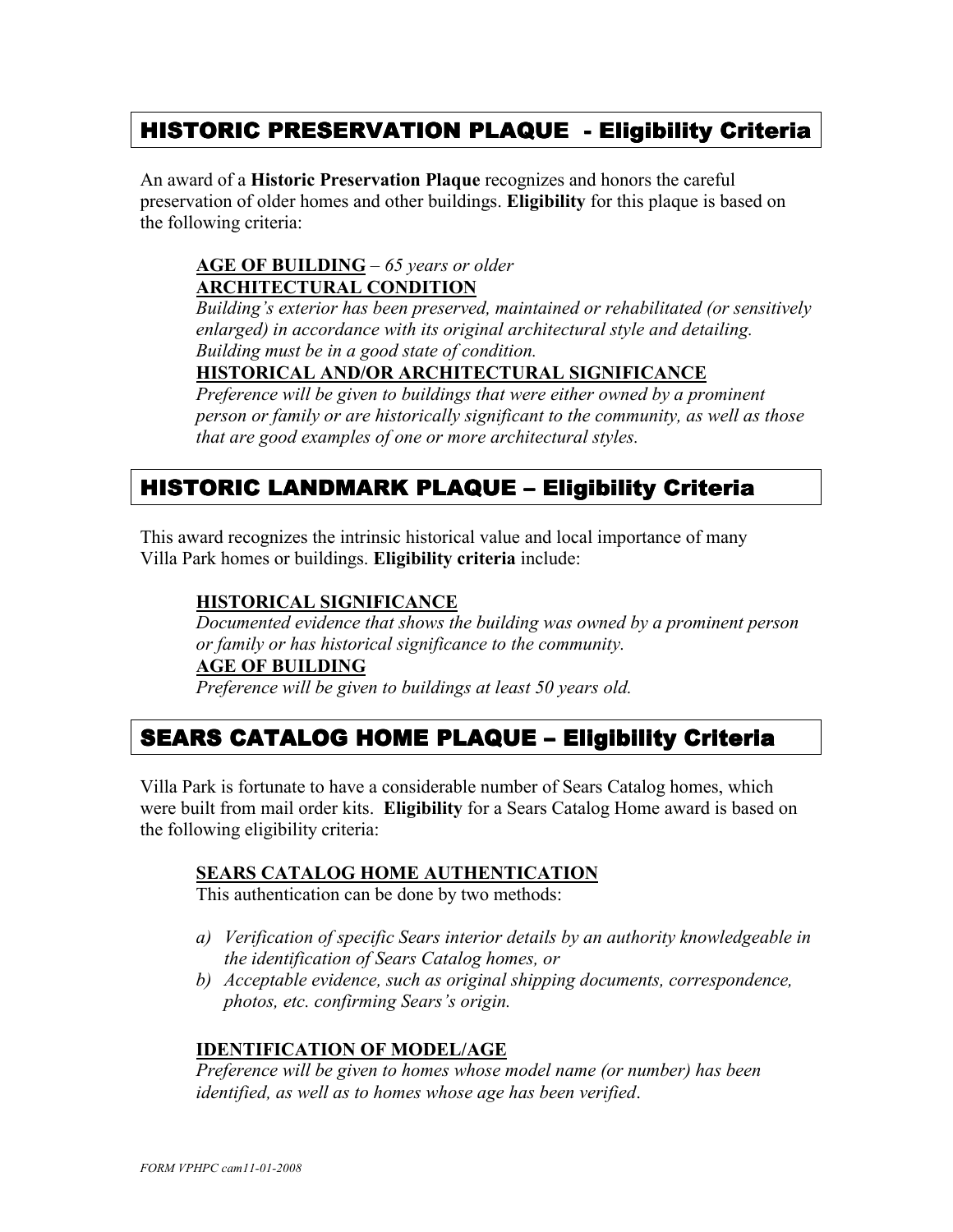## VILLA PARK HISTORIC PLAQUE PROGRAM APPLICATION FORM - Page 1 of 4

**General Information (Please Complete)** 

| <b>Date Submitted:</b>         | <b>Property Parcel No.:</b>                                                              |
|--------------------------------|------------------------------------------------------------------------------------------|
| <b>Property Address:</b>       |                                                                                          |
| Owner(s) Name(s):              |                                                                                          |
| <b>Phone Number (Day):</b>     |                                                                                          |
| <b>Phone Number (Evening):</b> |                                                                                          |
|                                | Please fill out below only if you are submitting this application and are not the owner. |
| <b>Applicant Name:</b>         |                                                                                          |
| Address:                       |                                                                                          |
| City / State / Zip Code        |                                                                                          |
| <b>Phone Number (Day):</b>     | E-Mail:                                                                                  |
| <b>Phone Number (Evening):</b> |                                                                                          |

### **PLAQUE TYPE PREFERENCE:**

- An eligible building may receive no more than one of the following plaques.
- Please indicate (with a check mark) the type of plaque for which you are applying.
- If you believe more than one category applies (see criteria), please indicate your **plaque type preference** by specifying  $1^{st}$ ,  $2^{nd}$ ,  $3^{rd}$  in the box below for consideration:

| <b>Historic Preservation</b> |
|------------------------------|
| <b>Historic Landmark</b>     |
| <b>Sears Catalog Home</b>    |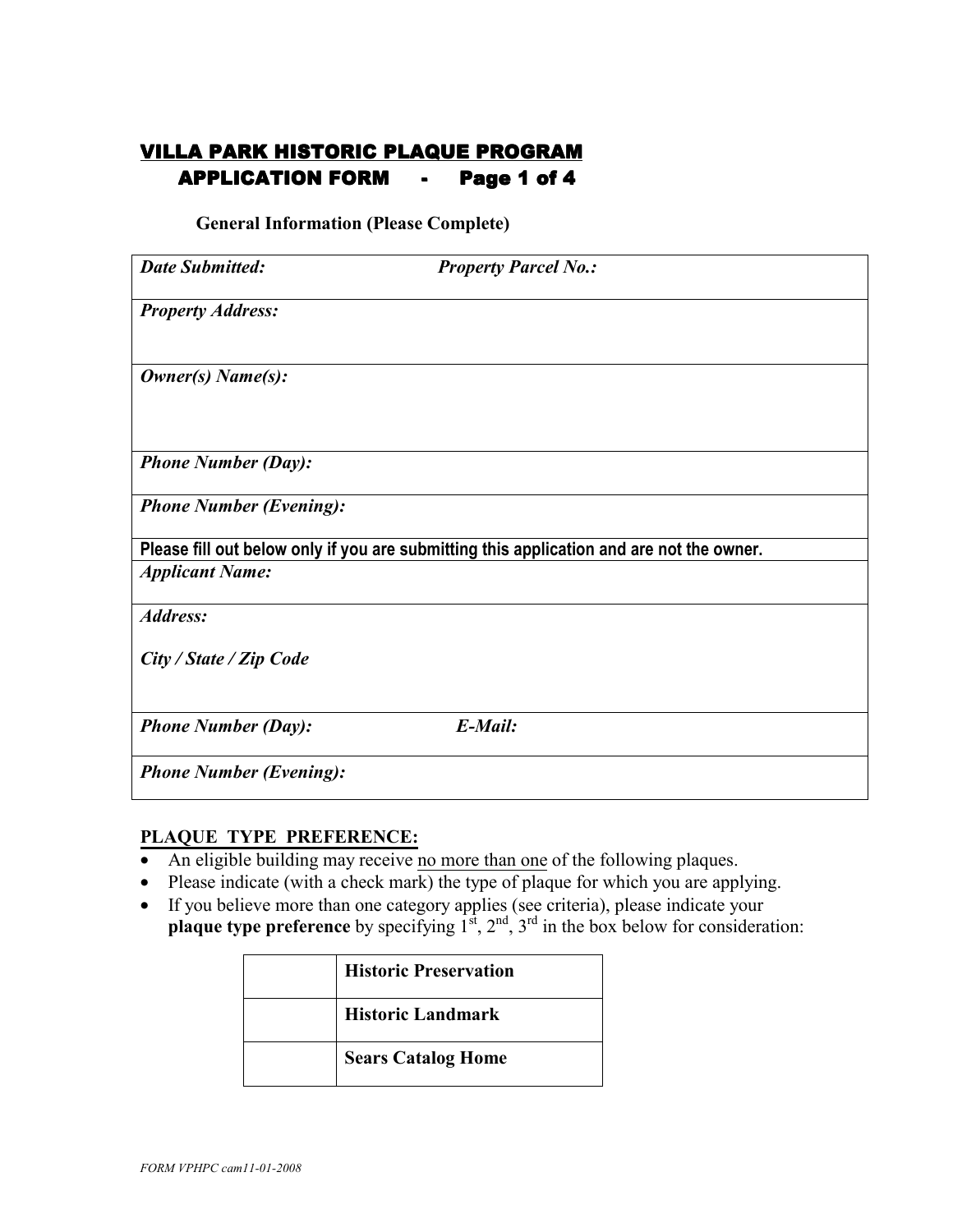## VILLA PARK HISTORIC PLAQUE PROGRAM APPLICATION FORM - Page 2 of 4

### **ATTACHMENTS**

Please attach a copy of all relevant information, documentation and/or photos in support of the plaque type preference(s) selected.

This may include documentation needed to validate the eligibility criterion: Building's Age, Exterior Architectural Condition, Historical Significance, Architectural Significance, and/or Sears Catalog Authentication (origin, model name or number). Additional research information needs to be completed on pages 3-4 of this form.

### **VALIDATION / AUTHENICATION**

Although any person can nominate a home or building, the owner(s) must agree. Before the Villa Park Historic Preservation Commission can consider the application for award nomination, appropriate research information must be completed.

#### **ACCEPTANCE**

As owner(s), I/we agree to the **plaque acceptance requirements** (see below) and to be listed as an historical property.

| Signed |                                                                                               |
|--------|-----------------------------------------------------------------------------------------------|
| Date   | <b>Property Parcel No.</b><br>(The parcel no. will enable VPHPC to verify the building's age) |
| Signed |                                                                                               |

Date

*PLEASE MAIL COMPLETED APPLICATION WITH ATTACHMENTS TO:*

**Villa Park Historic Preservation Commission 20 S. Ardmore Avenue Villa Park, IL 60181** 

#### **PLAQUE ACCEPTANCE REQUIREMENTS:**

*Acceptance of a plaque requires that the owner(s) mount it on an exterior front location mutually agreed upon with the Historic Preservation Commission. The plaque may remain as long as the qualifying criteria continue to be met. Plaque acceptance also requires the owner's permission for the property to be featured in any walking or drive-by tour (exterior only) sponsored by the Villa Park Historic Preservation Commission or by the Villa Park Historical Society.*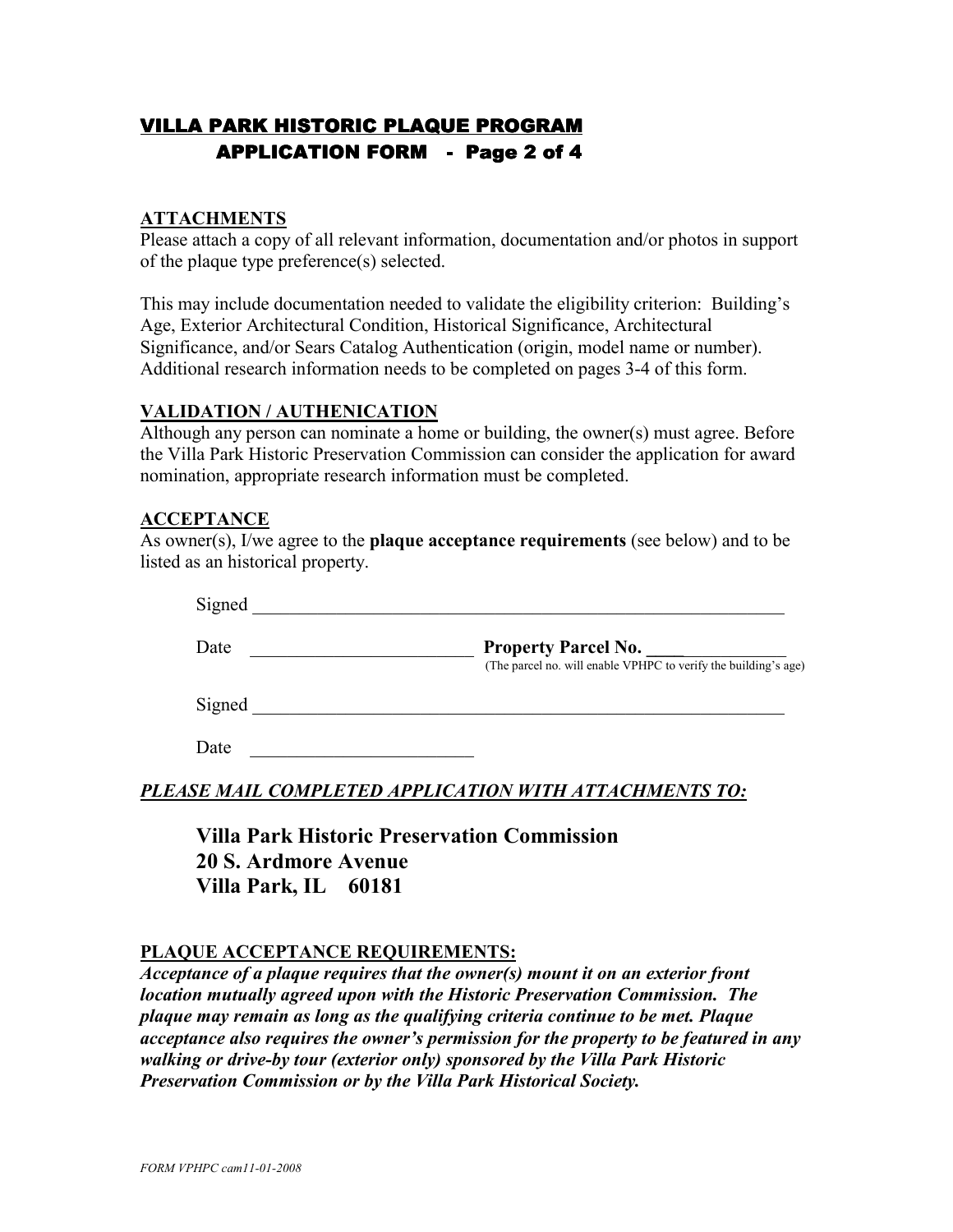## VILLA PARK HISTORIC PLAQUE PROGRAM APPLICATION FORM - Page 3 of 4

*Please complete the following research information:* 1. What year was the home/building built? 2. Who was the original owner? *Note: For a house, the original owner's name will list on the Historic Preservation Plaque.*  3. Architectural style:  $\frac{1}{2}$  1 or 2 storv? (Residential: Arts & Crafts, Queen Anne, American foursquare, Sears Catalog home, Bungalow, Colonial Revival, Georgian Revival, Cape Cod, English tutor, Spanish, Italianate, Victorian, custom; Other: Commercial, Municipal, School, Church, etc.) Exterior construction material (brick, stone, frame, etc: Lot size: \_\_\_\_\_\_\_\_\_\_\_\_\_\_\_\_\_\_\_\_ Number of rooms: \_\_\_ Basement? Y or N: \_\_\_ Lot of rooms: Basement? Y or \_\_\_ List any unique feature(s): \_\_\_\_\_\_\_\_\_\_\_\_\_\_\_\_\_\_ \_\_\_\_\_\_\_\_\_\_\_\_\_\_\_\_\_\_\_\_\_\_\_\_\_\_\_\_\_\_\_\_\_\_\_\_\_\_\_\_\_\_\_\_\_\_\_\_\_\_\_\_\_\_\_\_\_\_\_\_\_\_\_\_\_ \_\_\_\_\_\_\_\_\_\_\_\_\_\_\_\_\_\_\_\_\_\_\_\_\_\_\_\_\_\_\_\_\_\_\_\_\_\_\_\_\_\_\_\_\_\_\_\_\_\_\_\_\_\_\_\_ Has there been additions added to the building? Yes or No: \_\_\_\_ If yes, please describe: 4. Did you attach photographs? Yes \_\_\_\_ No \_\_\_ 5. Did you attach other documents? Yes \_\_\_ No \_\_ If yes, please describe: 6. List research references:

#### Please complete the following previous ownership information as much as possible:

| <b>Previous Owner(s)</b> | <b>Property Owned</b><br><b>FROM this Date</b> | <b>Property Owned</b><br><b>TO this Date</b> |
|--------------------------|------------------------------------------------|----------------------------------------------|
|                          |                                                |                                              |
|                          |                                                |                                              |
|                          |                                                |                                              |
|                          |                                                |                                              |